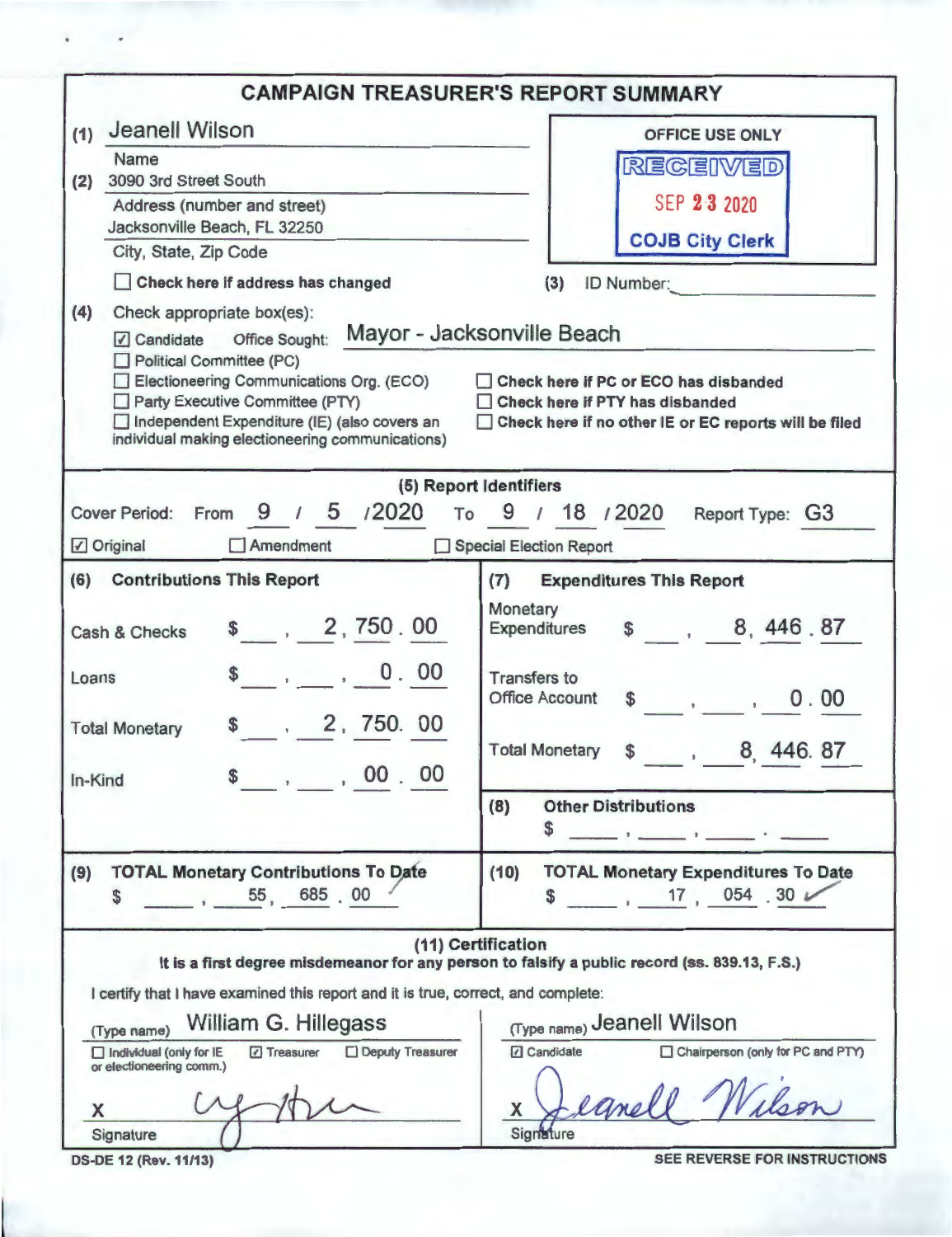## **CAMPAIGN TREASURER'S REPORT - ITEMIZED CONTRIBUTIONS**

|  | $(1)$ Name | Jeanell Wilson |  |
|--|------------|----------------|--|
|--|------------|----------------|--|

**(2) 1.0. Number**  N/ A

| (5)<br>Date<br>(6)                       | (7)<br><b>Full Name</b><br>(Last, Suffix, First, Middle)                                | (8)          |                           | (9)                  | (10)                   | (11)      | (12)   |
|------------------------------------------|-----------------------------------------------------------------------------------------|--------------|---------------------------|----------------------|------------------------|-----------|--------|
| Sequence<br>Number                       | <b>Street Address &amp;</b><br>City, State, Zip Code                                    | Type         | Contributor<br>Occupation | Contribution<br>Type | In-kind<br>Description | Amendment | Amount |
| 11<br>2020<br>9<br>E.                    | <b>Bakkar Property</b><br>Management<br>PO Box 50910<br>Jacksonville Beach, FL<br>32240 | $\mathbf{B}$ | Prop Mgt                  | Che                  |                        |           | 500.00 |
| 9<br>2020<br>$\mathbf{9}$                | Giovannini, Patricia<br>22 Roscoe Blvd N.<br>Ponte Vedra Beach, FL<br>32082             | I            | Prop Mgt                  | Che                  |                        |           | 500.00 |
| 2020<br>9.15                             | Monkeys Uncle Tavern<br>1728 North 3rd Street<br>Jacksonville Beach, FL<br>32250        | в            | Restaurant                | Che                  |                        |           | 250.00 |
| 2020<br>15<br>$\overline{9}$<br>ES.<br>4 | Sterling, Wilson B.<br>123 15th Avenue South<br>Jacksonville Beach, FL<br>32250         | I            | Retired                   | Che                  |                        |           | 150.00 |
| 2020<br>17<br>9                          | Rozay Management LLC<br>729 6th Avenue South<br>Jacksonville Beach, FL<br>32250         | $\, {\bf B}$ | Hospitality               | Che                  |                        |           | 500.00 |
| $\mathbf{9}$<br>16<br>$\prime$           | Cernik, Dorothy<br>2020 4128 Stacey Roa W.<br>Jacksonville, FL 32250                    | I            | Retired                   | Che                  |                        |           | 500.00 |
| 2020<br>18<br>9<br>$\prime$              | White, Colleen<br>1168 1st Avenue North<br>Jacksonville Beach, FL<br>$32250 -$          | I            | Lawyer                    | Che                  |                        |           | 100.00 |

**OS-DE 13 (Rev. 11/13) SEE REVERSE FOR INSTRUCTIONS AND CODE VALUES**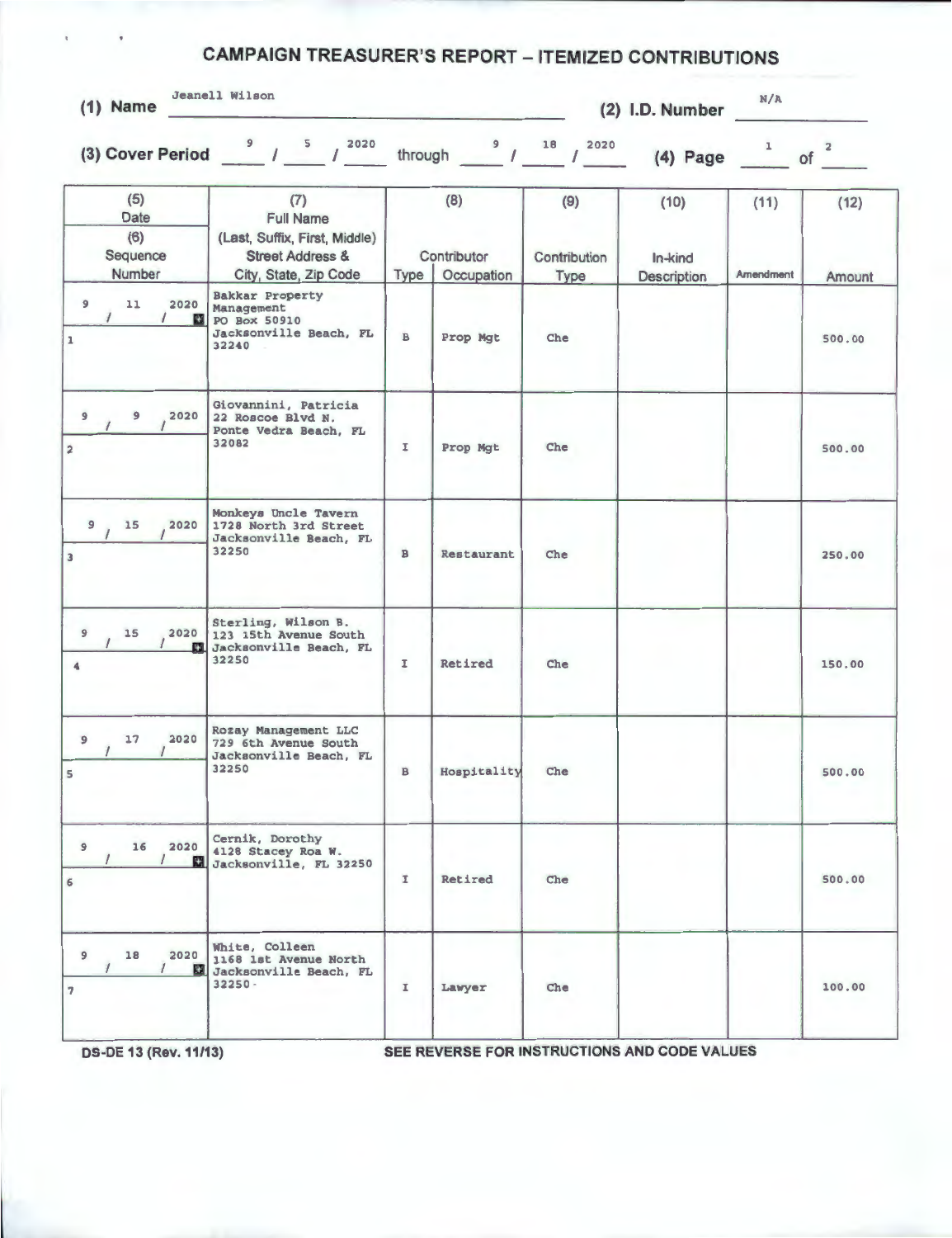## **CAMPAIGN TREASURER'S REPORT - ITEMIZED CONTRIBUTIONS**

|                                                                                                                  |                |                                                                   |                           |                          | N/A                     |                                     |
|------------------------------------------------------------------------------------------------------------------|----------------|-------------------------------------------------------------------|---------------------------|--------------------------|-------------------------|-------------------------------------|
|                                                                                                                  |                |                                                                   |                           |                          | $\overline{\mathbf{2}}$ | $\overline{a}$                      |
| (7)<br><b>Full Name</b><br>(Last, Suffix, First, Middle)<br><b>Street Address &amp;</b><br>City, State, Zip Code | Type           | (8)                                                               | (9)<br>Contribution       | (10)<br>In-kind          | (11)<br>Amendment       | (12)<br>Amount                      |
| Dalton, Pete<br>1401 Kingsley Ave.<br>Orange Park, FL 32073                                                      | $\mathbbm{I}$  | Real estate                                                       | Che                       |                          |                         | 250.00                              |
|                                                                                                                  |                |                                                                   |                           |                          |                         |                                     |
|                                                                                                                  |                |                                                                   |                           |                          |                         |                                     |
|                                                                                                                  |                |                                                                   |                           |                          |                         |                                     |
|                                                                                                                  |                |                                                                   |                           |                          |                         |                                     |
|                                                                                                                  |                |                                                                   |                           |                          |                         |                                     |
|                                                                                                                  |                |                                                                   |                           |                          |                         |                                     |
|                                                                                                                  | Jeanell Wilson | (3) Cover Period $\frac{9}{1}$ / $\frac{5}{1}$ / $\frac{2020}{1}$ | Contributor<br>Occupation | through $9/18/2$<br>Type | 2020<br>Description     | (2) I.D. Number<br>$(4)$ Page<br>of |

**DS-DE 13 (Rev. 11/13)** SEE REVERSE FOR INSTRUCTIONS AND CODE VALUES